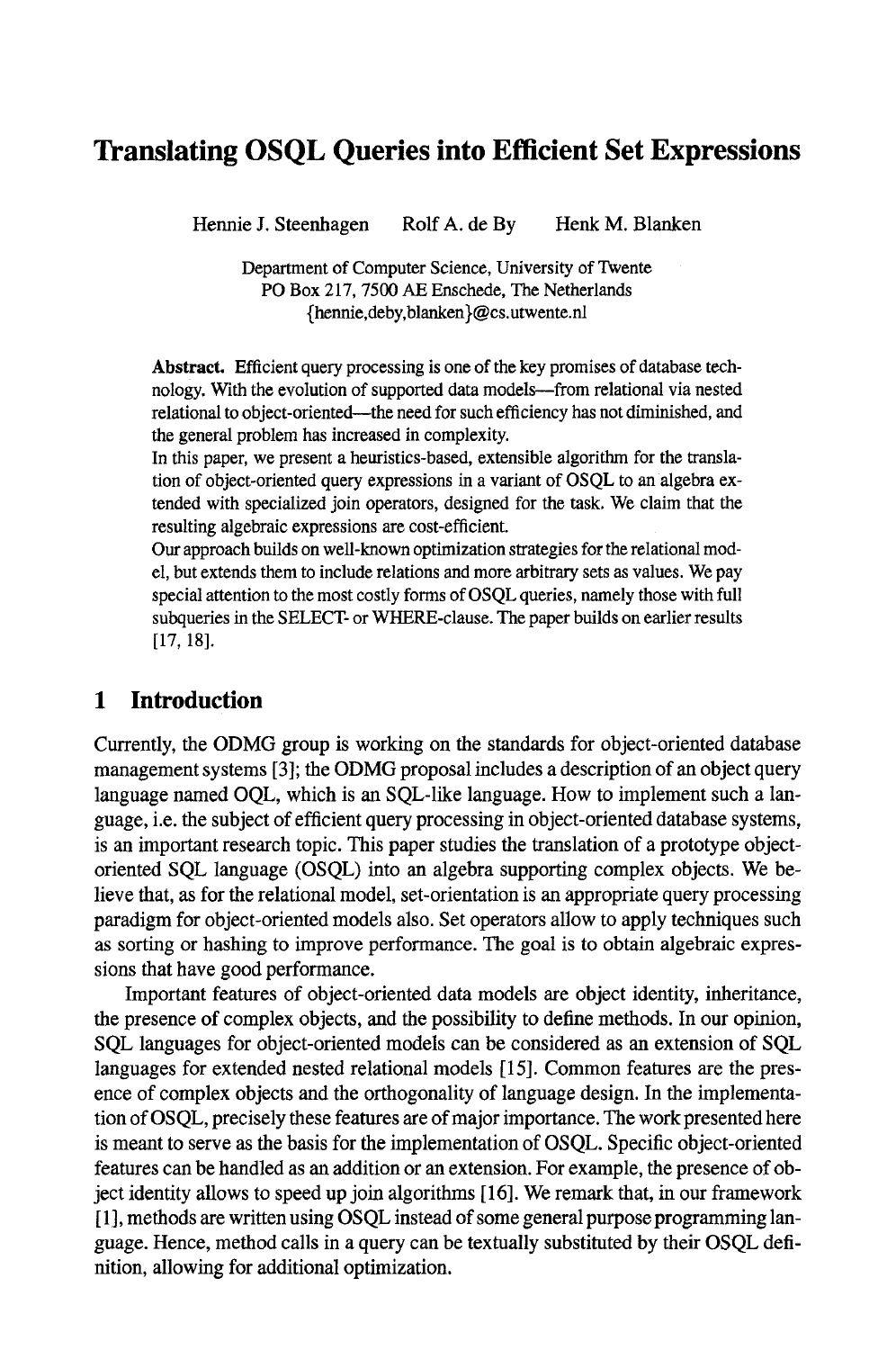We study the transformation of nested OSQL queries. In [17], we showed that in complex object models it is impossible to transform arbitrary nested queries into flat join queries. As a solution, we introduced the nestjoin operator. In [18], we described a general approach to handle nested queries; here, we are more concrete and present a translation algorithm. Related to our work is that of [5], in which optimization of nested O2SQL queries is discussed.

In Section 2, we briefly describe the language used and in Section 3 we discuss our approach to the transformation of nested OSQL queries. Next, in Section 4, the main steps of the algorithm are described, and a basic set of rewrite rules and an initial rewrite strategy is given. It becomes clear that, in order to obtain an efficient result, (multi-variable) parameter expressions have to be split. Heuristics are needed to guide the process of splitting expressions; these are presented in Section 5. In Section 6, we compare our work with that of others and, finally, Section 7 gives conclusions and discusses future work.

# **2 Preliminaries**

We work within one language, The type system of our language is that of the nested relational model, extended in the sense that, besides relation-valued attributes, arbitrary set-valued attributes are allowed as well. The language consists of SQL-like constructs such as collect and quantifiers, which allow for nesting (the OSQL part of the language), and of pure algebraic operators such as set operators and join (the logical algebra part of the language). Below, we give the definitions of the main operators used in this paper.

| Collect $\Gamma[x : f(x)   p(x)](e)$                                            | $=\{f(x)   x \in e \wedge p(x)\}\$                                                                                                       |
|---------------------------------------------------------------------------------|------------------------------------------------------------------------------------------------------------------------------------------|
| Semijoin $e_1 \underset{x_1,x_2: p(x_1,x_2)}{\ltimes} e_2$                      | $= \{x_1 \mid x_1 \in e_1 \wedge \exists x_2 \in e_2 \bullet p(x_1, x_2)\}\$                                                             |
| Antijoin $e_1$ <sup>b</sup> <sub><math>x_1, x_2: p(x_1, x_2)</math></sub> $e_2$ | $= \{x_1 \mid x_1 \in e_1 \land \exists x_2 \in e_2 \bullet p(x_1, x_2)\}\$                                                              |
|                                                                                 | Nestjoin $e_1$ $\Delta$<br>$x_1, x_2: f(x_1, x_2)   p(x_1, x_2)   a$<br>$e_2 = \{x_1 + \langle a = X \rangle \mid x_1 \in e_1 \land X =$ |
|                                                                                 | $\{f(x_1,x_2) \mid x_2 \in e_2 \wedge p(x_1,x_2)\}\}$                                                                                    |

The collect operator  $\Gamma$  is simply a syntactic variant of the SELECT-FROM-WHERE construct of SQL:

SELECT  $f(x)$  FROM x IN e WHERE  $p(x) \equiv \Gamma[x : f(x) | p(x)](e)$ 

We have two special forms of  $\Gamma$ -expression:

- *1.*  $\Gamma[x : f | true | (X) \equiv \alpha[x : f](X)$  which is also known as the map operator, and
- 2.  $\Gamma[x : x | p](X) \equiv \sigma[x : p](X)$  which is also known as the selection operator.

The nestjoin operator was introduced in [17]. The operator is a combination of join and grouping and was introduced to avoid problems with dangling tuples. Parameters of the nestjoin operator are a predicate  $p$ , a function  $f$ , and a label  $a$ . Each tuple in the left-hand join operand is concatenated with the unary tuple  $\langle a = X \rangle$ ; the set X consists of the right-hand operand tuples that satisfy  $p$ , modified according to function  $f$ .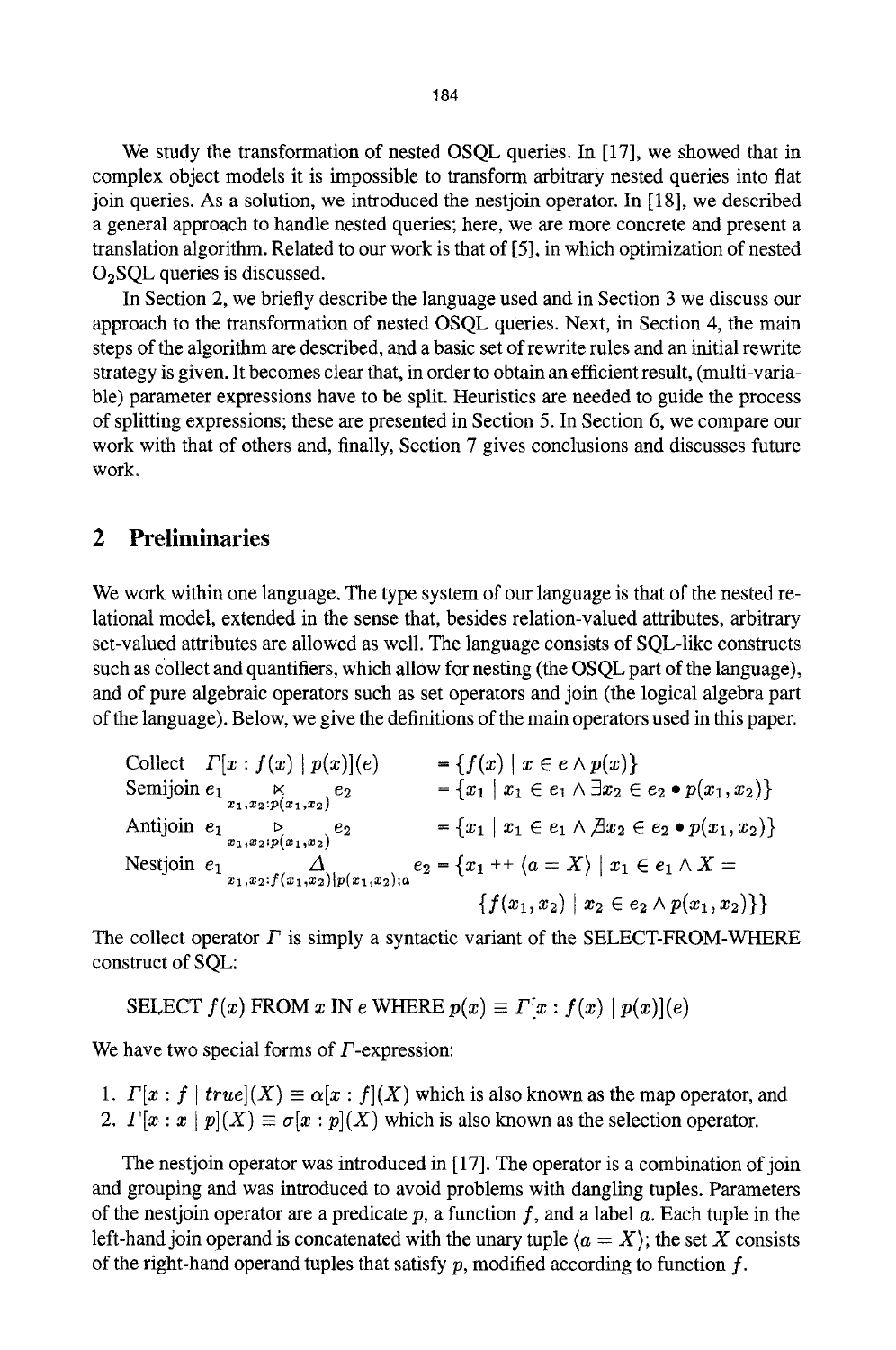In addition to the operators listed above, we have the standard set operators union, difference, and intersection, the tuple constructor  $\langle a_1 = e_1, \ldots, a_n = e_n \rangle$ , tuple projection  $x[L]$ , which is denoted as  $x_L$ , projection  $\pi$ , join  $\bowtie$ , nest  $\nu$  and unnest  $\mu$ , etc. The except-construct can be used as a shorthand for explicit tuple construction. Let t denote the unary tuple  $\langle a = 1 \rangle$ , then we have: t except  $(a = 2, b = 3) = \langle a = 2, b = 3 \rangle$ . The except-construct is used to modify attribute values, or to extend tuples with new attribute values. Predicates of the language may be arbitrary Boolean expressions, involving set comparison operators and quantifier expressions  $\exists x \in X \bullet p$  and  $\forall x \in X \bullet p$ .

In this paper, capitals  $X, Y, Z$  are used to denote table expressions, i.e. base tables or set expressions with base table operands only. The expression *FV(e)* stands for the set of free variables that occur in some expression e. Operators collect, select, map, and quantifiers 3 and V are called *iterators.* 

# **3 Approach**

In translation, the goal is to remove nested iterator occurrences as much as possible, by rewriting into efficient join expressions.

SQL languages offer the possibility to formulate nested queries, i.e. queries that contain subqueries (nested query blocks). In the relational model, a subquery operand is a base table or another subquery. In the translation to relational algebra, subqueries are removed by transforming nested queries into join queries. Transformation into join queries is advantageous because the join can be implemented such that its performance is better than pure nested-loop execution expressed by a nested query. Also for nested relational and object-oriented systems, the set-oriented paradigm seems appropriate. Though navigation has been considered as the prevailing method to access object-oriented databases in the past, recently more attention has been paid to set-oriented access methods, like pointer-based joins [16].

In a language such as OSQL, arbitrary nesting of query blocks may take place, in the SELECT- as well as in the WHERE-clause. The operands of nested query blocks may be base tables or set-valued attributes (or other subqueries); the two forms of iteration may alternate in arbitrary ways. The goal in translation is to achieve set-orientation, i.e. to remove nested iteration as much as possible. Nested iteration can be removed in two different ways:

- Unnesting of Expressions Unnest rules may be applied either to the top level expression, moving nested base table occurrences to the top level, or to nested expressions, introducing nested set operations with base table and/or set-valued operands.
- Unnesting of Attributes Set-valued attributes can be unnested using the operator  $\mu$ , and nested later on, if necessary, using  $\nu$ .

Depending on the expression concerned, one or more options may be appropriate. In this paper, we do not consider the option of attribute unnesting; it can be treated independently and easily incorporated into our transformation algorithm. We present some example equivalences: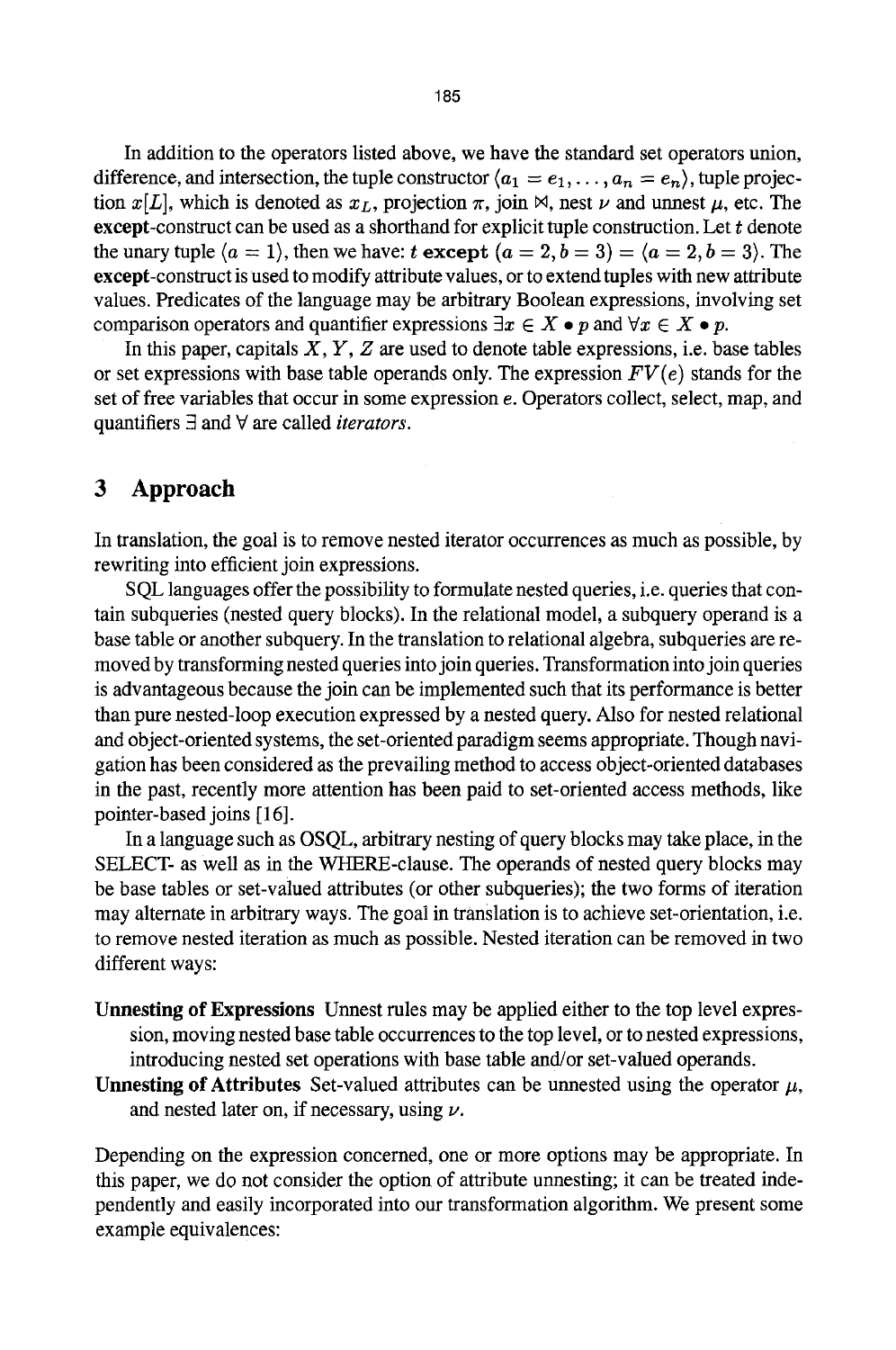**Example I From Nested Expressions to Joins** 

1. 
$$
\sigma[x : \exists y \in Y \bullet x.a = y.a](X) \equiv X \underset{x,y:x.a=y.a}{\times} Y
$$
  
\n2. 
$$
\alpha[x : \langle a = x.a, c = \Gamma[y : y.c \mid x.a = y.a](Y) \rangle](X) \equiv
$$
  
\n
$$
\alpha[v : \langle a = v.a, c = v.ys \rangle](X \underset{x,y:y.c \mid a=a=y.a:ys}{\times} Y)
$$
  
\n3. 
$$
\alpha[x : \Gamma[y : x.a + y.a \mid y.b = 1](Y)](X) \equiv
$$
  
\n
$$
\alpha[v : v.ys](X \underset{x,y:x.a+y.a}{\times} y.a+y.a|true;ys \sigma[y : y.b = 1](Y))
$$

The left-hand side of the expressions above express a pure nested-loop execution strategy. By rewriting into join expressions, other implementation options come within reach.

We strive to achieve an efficient translation, i.e. to obtain logical algebra expressions that have reasonable performance. In our opinion, query optimization should not be restricted to the phases of algebraic rewriting and plan compilation; optimization should play a role in all phases of query processing. Simple, standard algorithms for translating the user language (either SQL or calculus-like) into the algebra may result in very inefficient expressions [19]. The inefficiency introduced in the translation phase is assumed to be reduced in the phase of logical optimization. This is quite a hard task, because in a pure algebraic context, in which information about the original query structure is scattered throughout the expression, it becomes difficult to find the proper optimization rules and to control the sequence of rule application [14]. To support this claim, we invite the reader to transform the expression:

$$
((\sigma[x:p(x)](X) \times Y) \cup (X \underset{x,y:q(x,y)}{\bowtie} Y)) \div Y
$$

into:

$$
X-\sigma[x:\neg p(x)](X)\underset{x,y:\neg q(x,y)}{\ltimes}Y
$$

using algebraic rewrite rules only. Both expressions are translations of the expression:

$$
\sigma[x:\forall y\in Y\bullet p(x)\vee q(x,y)](X)
$$

The first uses division to handle the universal quantifier, the second set difference. In our opinion, it is better to try to achieve a 'good' translation right away than to try to rewrite inefficient algebraic expressions afterwards.

# **4 Translation**

In this section, we present our basic transformation rules. We restrict ourselves in that we discuss nested iteration only. We do not consider nested occurrences of set (comparison) operators, i.e., we leave them as they are.

The input to the transformation is a collect expression  $\Gamma[x : f | p](e)$ . Recall that the collect is the syntactic equivalent of the SQL SELECT-FROM-WHERE construct. The expressions  $f$ ,  $p$ , and  $e$  may be arbitrary, containing other collects and/or quantifier expressions. Operands of nested iterators may be tables as well as set-valued attributes. The goal is to remove nested collects and quantifiers by rewriting into join operators. We want to achieve an efficient translation, i.e., we try to (1) avoid Cartesian products as much as possible, (2) push through predicates and functions, and (3) give preference to cheap operators, given a choice.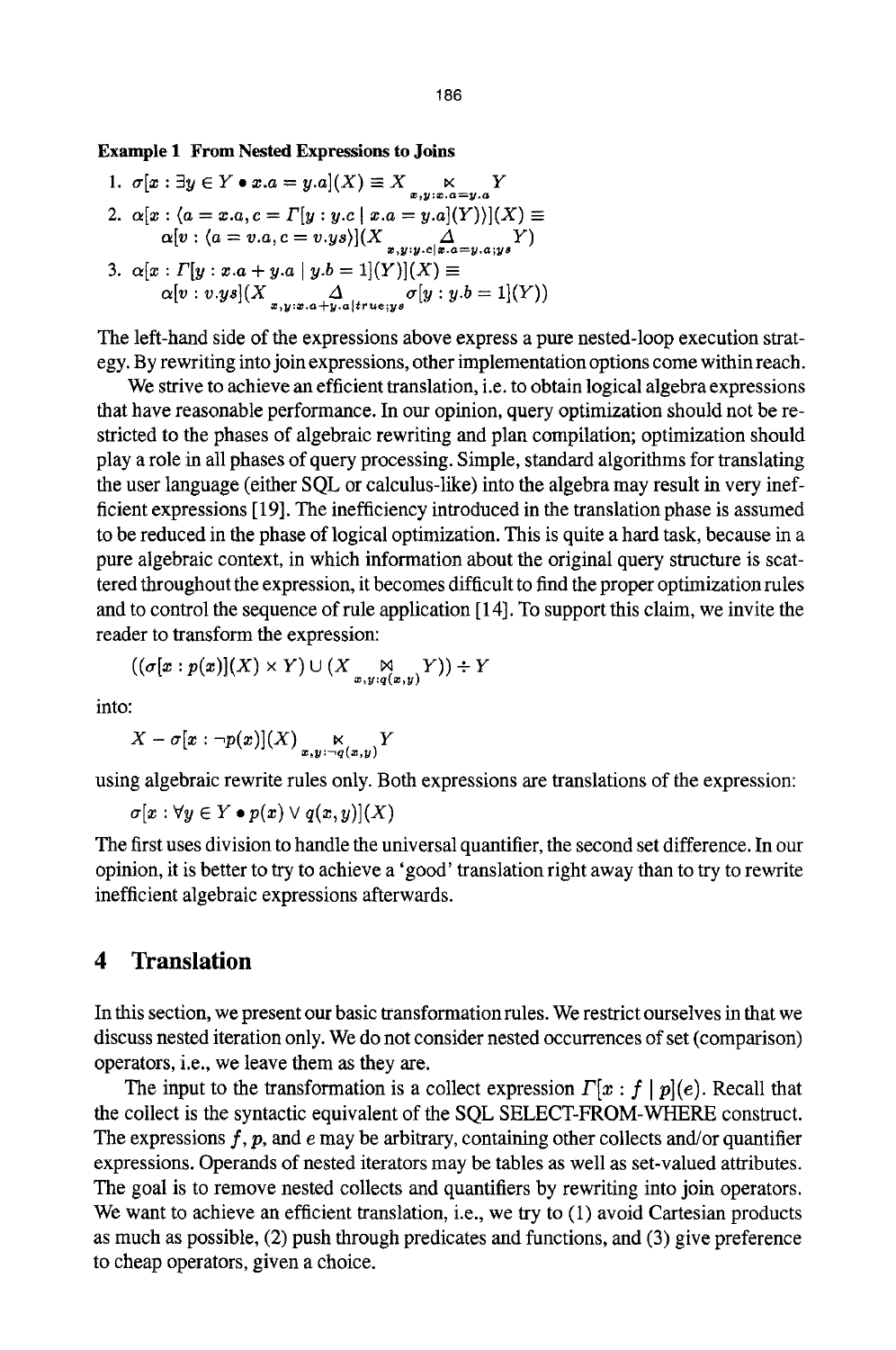The basic rewrite algorithm consists of two steps: standardization and unnest. *Standardization* involves composition and predicate transformation. In *unnest,* subqueries are removed from parameter expressions by the introduction of join operators. The two steps are described in more detail below.

### **4.1 Standardization**

Standardization involves composition and predicate transformation. In composition, collect operands and quantifier range expressions that are iterator expressions are transformed into table or attribute expressions; composition means the combination two iterators into one. As in the relational context, composition is needed because the user/system-prescribed order of operations (evaluation of predicates and functions) is not necessarily the most efficient. In addition, composition may offer additional optimization opportunities. We deal with the three iterators  $\Gamma$ ,  $\exists$ , and  $\forall$ , therefore, we need the following rules:

#### **Rule 1 Composition**

- *1.*  $\Gamma[x : f(x) \mid p(x)](\Gamma[x : g(x) \mid q(x)](X)) \equiv \Gamma[x : f(g(x)) \mid p(g(x)) \wedge q(x)](X)$ Note that the right-hand side contains the common subexpression  $q(x)$ .
- 2.  $\exists x \in \Gamma[x : f(x) \mid p(x)](X) \bullet q(x) \equiv \exists x \in X \bullet p(x) \land q(f(x))$
- 3.  $\forall x \in \Gamma[x : f(x) \mid p(x)](X) \bullet q(x) \equiv \forall x \in X \bullet \neg p(x) \vee q(f(x))$

The output of the phase of composition is a possibly nested collect expression in which the operand of each iterator is either a base table, a set-valued attribute, or a set expression (union, product), but not an iterator expression.

In the relational context, predicates usually are rewritten into Prenex Normal Form (PNF). After transformation into PNF, the matrix of the PNF expression can be optimized [11]. However, in [2], it is proposed to use a different normal form for predicates, namely the Miniscope Normal Form (MNF), in which quantifier scopes do not contain subexpressions that do not depend on the quantifier variable itself. Allegedly, MNF allows for a better translation, i.e. a translation with better results. As we will see, rewriting into MNF is one example of the generally beneficial rewrite strategy to remove local constants from iterator parameter expressions; therefore, we rewrite into MNF, according to the rules of [2].

#### **4.2 Unnest**

Below, we present a basic set of rewrite rules for the transformation of nested expressions into join or product expressions. We present rules that are generally valid: they can be applied to arbitrary subexpressions occurring at arbitrary levels. In Section 4.3 and Section 4.4, we discuss the restrictions placed on rule application and the rewrite strategy adhered to, respectively.

Whenever quantifiers occur in predicates between blocks, we may apply the rewrite rules presented below, translating nested expressions with quantification into relational join (product, join, semi-, or antijoin) operations. Existential quantification can be removed by the introduction of a semijoin, regular join or product operator: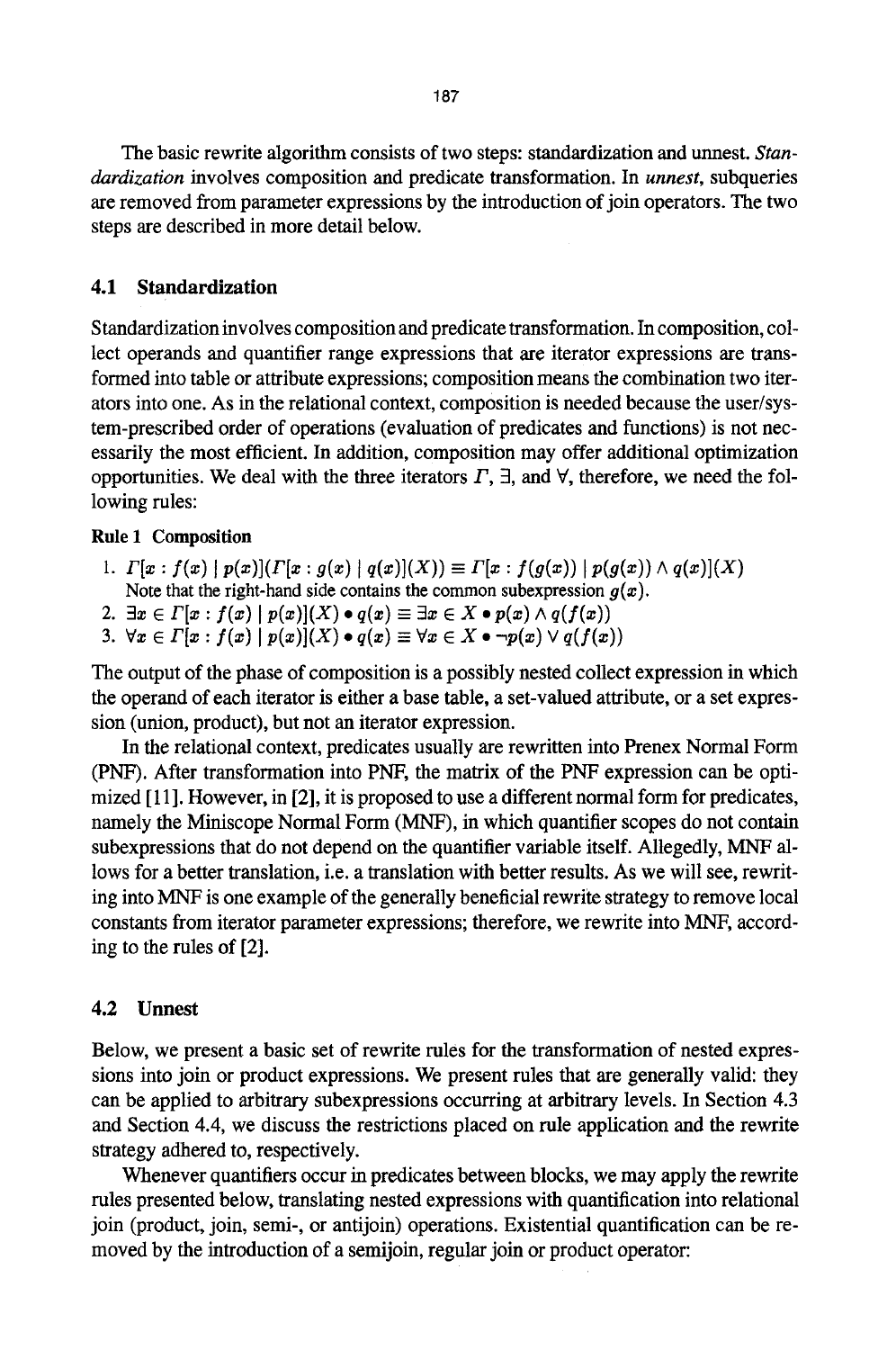#### **Rule 2 Unnesting Existential Quantification**

1.  $\Gamma[x : f \mid \exists y \in Y \bullet p(x,y)](X) \equiv \Gamma[x : f \mid true](X \mid X \mid Y)$ 

2. 
$$
\Gamma[x : f(x) \mid \exists y \in \sigma[y : p(x, y)](Y) \bullet q(x, y)](X) \equiv
$$

$$
\Gamma[v : f(v_X) \mid q(v_X, v_Y)](X \underset{x, y: p(x, y)}{\bowtie} Y)
$$

$$
\Gamma[x : f(x) \mid \exists y \in Y \bullet p(x, y)](X) \equiv \Gamma[v : f(v_X) \mid p(v_X, v_Y)](X \times Y)
$$

Universal quantification can be removed by introducing an antijoin or a product and a division operator:

### **Rule 3 Unnesting Universal Quantification**

- 
- *l.*  $\Gamma[x:f | \forall y \in Y \bullet p(x,y)](X) \equiv \Gamma[x:f | true](X \downarrow x, y \rightarrow p(x,y))$ <br> *2.*  $\Gamma[x:f | \forall y \in Y \bullet p(x,y)](X) \equiv \Gamma[x:f | true]((\Gamma[v:v | p(v_X, v_Y)](X \times Y)) \div Y)$

For expressions that contain nested collect operators, we have the following equivalence rules (these are explained below):

### **Rule 4 Unnesting Collect**

*1.*  $\Gamma[x : E(x, \Gamma[y : f | p](Y))](X) \equiv \Gamma[v : E(v_X, v.ys)](X \underset{x,y : f | p; ys}{\Delta} Y)$ 2.  $\Gamma[x : E(x, Y)](X) \equiv \Gamma[v : E(v_X, v.y_s)](X \underset{y_s}{\Delta} Y)$ 

In our language, we have at our disposal the complex object equivalent of the relational Cartesian product, namely the *nested Cartesian product,* which consists of a nestjoin operator with join predicate *true* and nestjoin function identity:

$$
X \underset{x,y:y|true,a}{\triangle} Y \equiv X \times \{ \langle a=Y \rangle \}
$$

(A product expression *X*  $\Delta_{x,y:y|true;a}$  *Y* may be abbreviated as *X*  $\Delta_a$  *Y*.) Consider Rule 4(2) above. The left-hand side of this rule is a collect, of which parameter expression E (an abbreviation of some expression  $f | p$ ) contains a subexpression Y, which may be a base table, a subquery, a set expression, etc.  $Y$  may be removed from  $E$  by the introduction of the nested product  $X \Delta_{ys} Y$ . In the collect expression, now having as operand the nested product instead of table  $X$ , expression  $Y$  is replaced by the newly formed set-valued attribute  $ys$ . In addition, the occurrences of outer loop variable  $x$  must be adapted to account for the fact that the outer loop no longer iterates over  $X$ , but over the nested product, which has an additional attribute. The expression  $v<sub>X</sub>$  delivers the original tuple value of x. Note that  $v_X.a$ , with a an arbitrary label, is equivalent to  $v.a$ . We give an example:

### **Example 2 Nested Product**

$$
\Gamma[x:x \mid x.c \subseteq \sigma[y:x.a=y.a](Y)](X) \equiv
$$
  

$$
\Gamma[v:vx \mid v.c \subseteq \sigma[y:x.a=y.a](v.ys)](X \triangle Y)
$$

So any (closed) nested table expression can be moved to the top level by the introduction of a nested Cartesian product. A nested product expression can be looked upon as the equivalent of the relational project-select-product expression. Like its relational equivalent, it is highly inefficient; it can be considered as the Most Costly Normal Form [12]. A nested product expression can be optimized by pushing through predicates and functions. However, we choose for a better translation rule. Consider Rule 4(1), the left-hand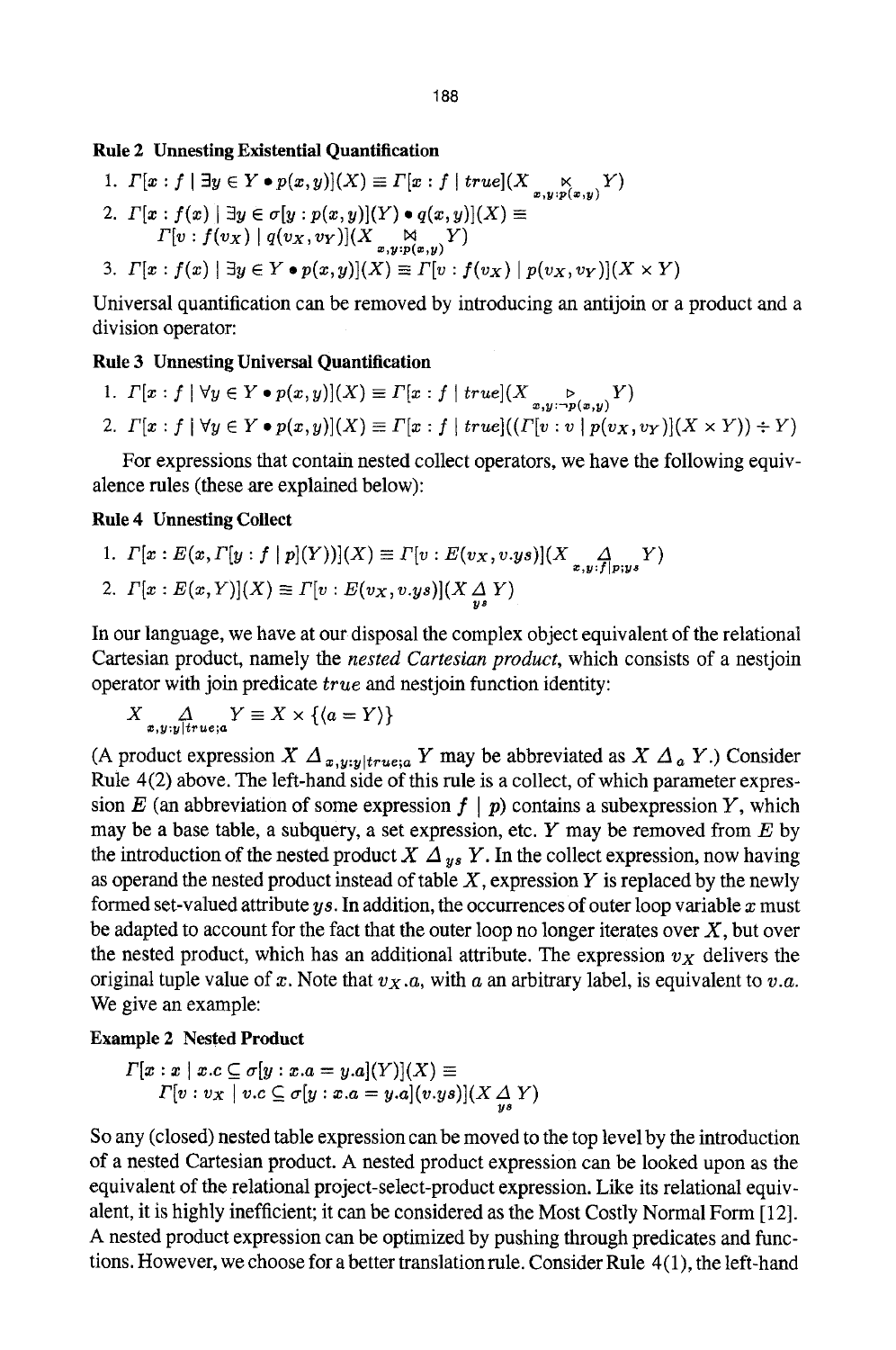side of which denotes a collect that contains a nested collect expression. Nested collect expressions can be removed from collect parameter expressions (and from quantifier scopes as well) by the introduction of a (proper) nestjoin instead of a nested product. We give an example of this rule:

#### Example 3 **Nestjoin**

$$
\Gamma[x:x \mid x.c \subseteq \sigma[y:x.a=y.a](Y)](X) \equiv
$$
\n
$$
\Gamma[v:v_X \mid v.c \subseteq v.ys](X \underset{x,y:y \mid x.a=y.a;ys}{\triangle} Y)
$$

#### **4.3 Restrictions on Rule Application**

The rules given above may be applied at will: at nested levels, to expressions concerning base table as well as set-valued attribute operands, etc. Theoretically, the only restriction on rule application is that it is not allowed to introduce free variables--specifically, it holds that the left join variable may not occur free in the right hand join operand. Also, whenever an unnesting rule is applied at top level, then it must hold that predicates and functions do not contain free variables other than the (nest)join variables themselves; if a rule is applied at nested levels, variables from higher levels may occur free in function and/or predicate. However, in practice we require that join predicates are closed dyadic formulas. As an exception, a nestjoin predicate may be missing (equivalent to true), whenever a dyadic nestjoin function is present.

Also, in theory, join predicates may be arbitrary expressions. Join predicates may contain set operators, iterators, as well as base table occurrences. For example, it is perfectly legal to write  $X \bowtie_{x,y:x.a \in y.c} Y$ , or even  $X \bowtie_{x,y:x.a \in \Gamma[z:z|p(x,y,z)](Z)} Y$ . Though work is being done on the efficient implementation of joins with complex join predicates, e.g. [9, 10], present join implementation techniques are not capable of handling complex join predicates; these probably will be handled by nested-loop execution after all. We therefore require that join predicates consist of atomic terms only. Atomic terms are comparisons between attribute values and/or constants of atomic type. Note that, consequently, join predicates do not contain base table occurrences.

Finally, in theory nestjoin functions may be arbitrary expressions as well. However, we require that nestjoin functions do not contain base table occurrences, precisely because the purpose of unnesting is to move base tables occurrences to the top level.

So, in practice we require that (1) join predicates are closed dyadic formulas that consist of atomic terms only, (2) nestjoin functions do not contain base table occurrences.

#### **4.4 Rewrite Strategy**

We propose the following initial rewrite strategy. Whenever possible, we push through predicates and functions to joins and join operands. Rules for pushing through predicates to regular joins and join operands can be found for example in [7]. In an extended version of this paper [19], we present rules for pushing through operations (predicates and functions) to nestjoin operands.

In unnesting, we use a top-down strategy, recursively joining outermost iterator operand with next inner, if possible. We first consider pairs of table expressions, then pairs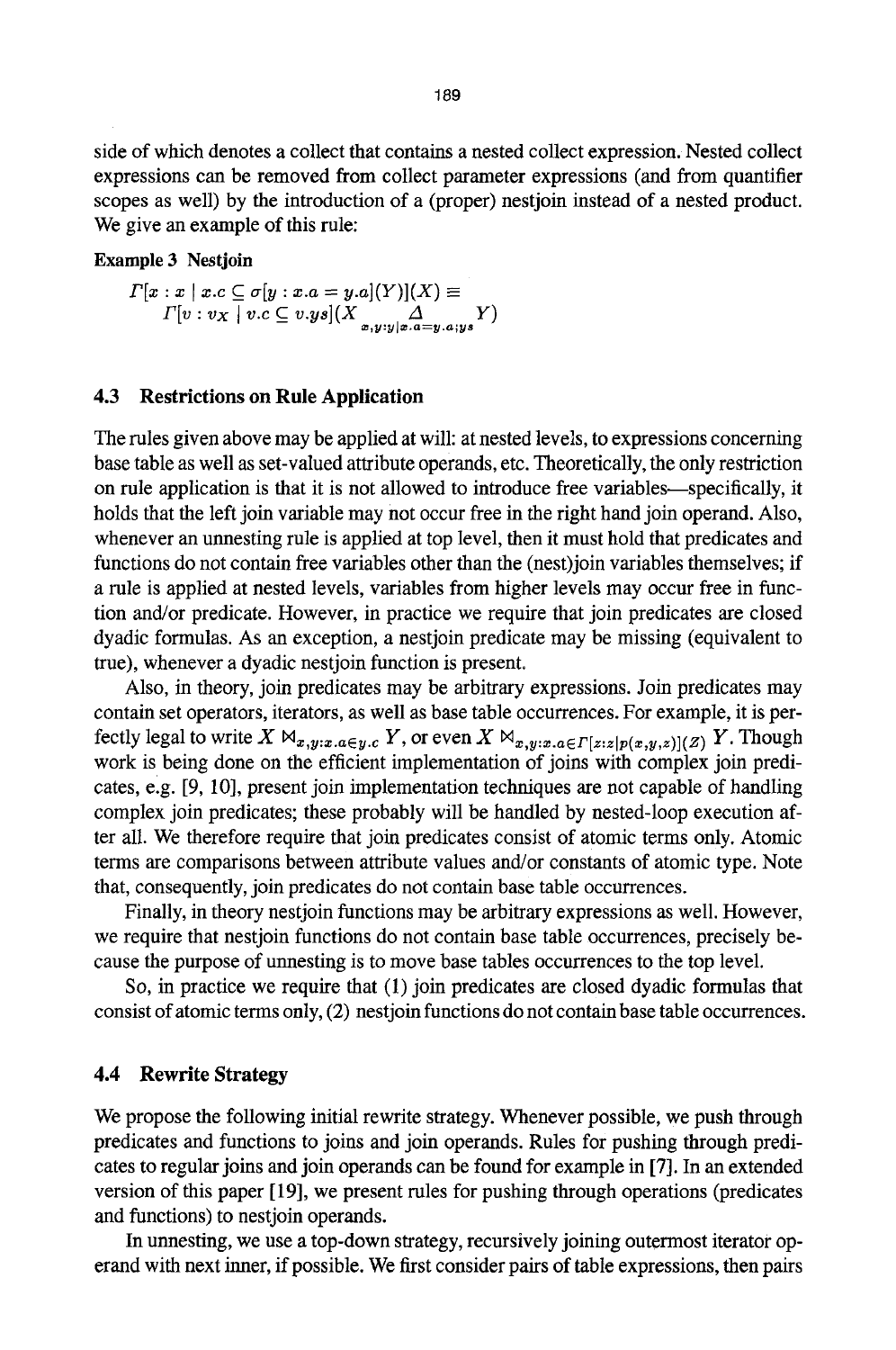of table expressions and set-valued attributes, and finally pairs of set-valued attributes. In other words, first we try to join the top level operand, which is a table, with each of the nested base table occurrences in the query, in order of nesting level. Next, we take the next inner iterator operand that is a base table, and follow the same procedure. After having considered each pair of base tables, we consider joining pairs of tables and setvalued attributes, and finally pairs of set-valued attributes. In case there is a choice, with multiple subqueries, the order of unnesting is arbitrary. We prefer partial joins (semi- and antijoin) to the regular join, and the regular join to the nestjoin. In the first instance, we avoid Cartesian products; these are introduced only if everything else has failed. The advantage of a top-down unnesting strategy is that the level of nesting in the algebraic expression is kept to a minimum. We give an example. Assume we have the following query:

$$
\alpha[x:\varGamma[y:\sigma[z:x.a=z.a\wedge y.b=z.b](Z)\mid x.a=y.a](Y)](X)
$$

or, equivalently:

$$
\alpha[x:\alpha[y:\sigma[z:y.b=z.b](\sigma[z:x.c=z.c](Z)](\sigma[y:x.a=y.a](Y))](X)
$$

We first join  $X$  and  $Y$ . Next,  $Z$  is joined with the top level nestjoin result, and finally, we introduce a local join between set-valued attributes *ys and zs. The* full rewriting is shown below:

### Rewriting Example 1

$$
\alpha[x : \alpha[y : \sigma[z : y.b = z.b](\sigma[z : x.a = z.a](Z)](\sigma[y : x.a = y.a](Y))](X)
$$
  
\n
$$
\equiv \alpha[v : \alpha[y : \sigma[z : y.b = z.b](\sigma[z : v.a = z.a](Z)](v.ys)](X \underset{x,y:y|x.a=y.a;y,s}{\Delta} Y)
$$
  
\n
$$
\equiv \alpha[w : \alpha[y : \sigma[z : y.b = z.b](w.zs)](v.ys)]((X \underset{x,y:y|x.a=y.a;y,s}{\Delta} Y) \underset{v,z:z|v.a=z.a;z,s}{\Delta} Z)
$$
  
\n
$$
\equiv \alpha[w : \alpha[t : t.yz s](v.ys \underset{y,z:z|y.b=z.b;yz s}{\Delta} w.z s)]((X \underset{x,y:y|x.a=y.a;yz s}{\Delta} Y) \underset{v,z:z|v.a=z.a;zs}{\Delta} Z)
$$

Whenever the operands of nested iterators are set-valued attributes instead of base tables, the result may contain nested joins.

# **5 Splitting Expressions**

Given our set of rewrite rules presented above for unnesting quantifiers and collects (together with rules for pushing through operations to join (operands)), and given our restrictions concerning join predicates, often the only option will be to introduce (nested) Cartesian products, because predicates and functions do not have the right format. For example, consider the expression:

$$
\varGamma[x:\varGamma[y:y\mid p(x,y)\wedge \exists z\in Z\bullet q(x,z)\wedge r(y,z)](Y)\mid true](X)
$$

The nested collect predicate is not atomic, so we cannot use the rule for unnesting a collect. Also, the quantifier cannot be removed because it does not occur at the top level. Before we can apply the unnesting rules, the predicate has to be rewritten. Splitting of expressions enables us to introduce joins instead of Cartesian products. Below, we present equivalence rules used in splitting.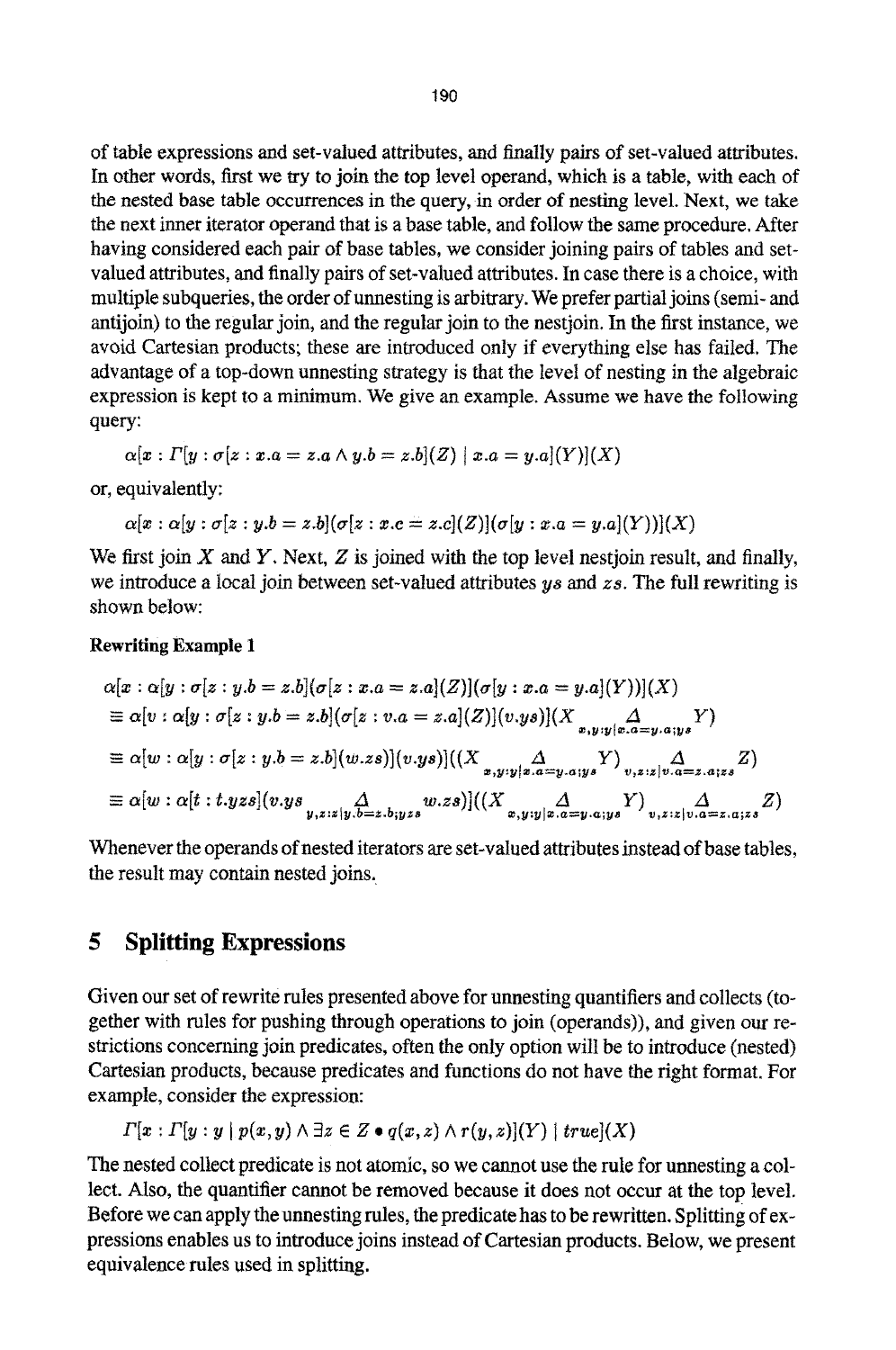### **5.1 Equivalence Rules**

Rules for splitting predicates are the following:

### **Rule 5 Splitting Predicates**

- 1.  $\Gamma[x : f | p \wedge q](X) \equiv \Gamma[x : f | q](\sigma[x : p](X))$
- 2.  $\Gamma[x : f | p \vee q](X) \equiv \Gamma[x : f | p](X) \cup \Gamma[x : f | q](X)$
- 3.  $\exists x \in X \bullet p \land q \equiv \exists x \in \sigma[x:p](X) \bullet q$
- 4.  $\forall x \in X \bullet p \lor q \equiv \forall x \in \sigma[x : \neg p](X) \bullet q$

Expressions that denote function results can be split of as well. Let  $\Theta$  denote either  $\Gamma$ ,  $\forall$ , or  $\exists$ . For reasons of convenience, in the rules given below quantification  $\forall x \in X \bullet p$ and  $\exists x \in X \bullet p$  is written as  $\forall [x : p](X)$  and  $\exists [x : p](X)$ , respectively. Expression  $E(s_1,...,s_n)$  denotes an iterator parameter expression E with subexpressions *81, . . . , 8n.* 

#### **Rule 6 Splitting Functions**

- 1. Let  $x$  not occur free in  $E$  outside of  $q$ , then:  $\Theta[x : E(g(x))](X) \equiv \Theta[x : E(x)](\alpha[x : g(x)](X))$
- 2. Let x not occur free in E outside of instances of the form  $g_i(x)$ , then:  $\Theta[x: E(g_1(x),\ldots,g_n(x))](X) \equiv$  $\Theta[x : E(x.a_1, \ldots, x.a_n)](\alpha[x : \langle a_1 = g_1(x), \ldots a_n = g_n(x) \rangle](X))$
- 3. Let X be a table, and let label  $\alpha$  not occur in the schema of X, then:  $\Theta[x: E(x,g(x))](X) \equiv \Theta[v: E(v_X, x.a)](\alpha[x: x \text{ except } (a = g(x))](X))$

We give an example illustrating each of the above rules:

#### **Example 4 Splitting Functions**

- 1.  $\sigma[x : \exists y \in Y \bullet x.a = y.b + y.c](X) \equiv \sigma[x : \exists y \in \alpha[y : y.b + y.c](Y) \bullet x.a = y](X)$
- 2.  $\sigma[x : \exists y \in Y \bullet x.a = y.a \land x.b = \text{COUNT}(y.c)](X) \equiv$  $\sigma[x : \exists y \in \alpha[y : \langle a = y.a, b = \text{COUNT}(y.c) \rangle](Y) \bullet x.a = y.a \land x.b = y.b](X)$
- 3.  $\sigma[x : \forall y \in Y \bullet \text{COUNT}(x.c) > y.a](X) \equiv$  $\Gamma[v : v_X \mid \forall y \in Y \bullet v.a > y.a](\alpha[x : x \text{ except } (a = \text{COUNT}(x.c))] (X))$

The syntactic form of the unnest rules, together with the restrictions posed on their application requires that predicates and functions are split to be able to introduce joins instead of products. Given our rewrite strategy and unnest rules, the way predicates are split determines the form of the result, w.r.t, join order and type of join operators present. We need heuristics to guide the splitting of predicates and functions. Below, we present some of the heuristic rules that can be used to achieve a better translation.

### **5.2 Heuristics**

Given a choice, expressions are split such that the cheapest (most restrictive predicate, less costly function) expression part is evaluated first. Iterator parameter expressions can be classified according to the number of variables that occurs free (constant, monadic, dyadic, multi-variable), and the presence of other iterators (simple versus complex). The following nested expression will serve as the leading example in this section:

 $\sigma[x: \exists y \in Y \bullet \exists z \in Z \bullet p_1(x) \land p_2(y) \land p_3(x,y) \land p_4(z) \land p_5(x,z) \land p_6(y,z)](X)$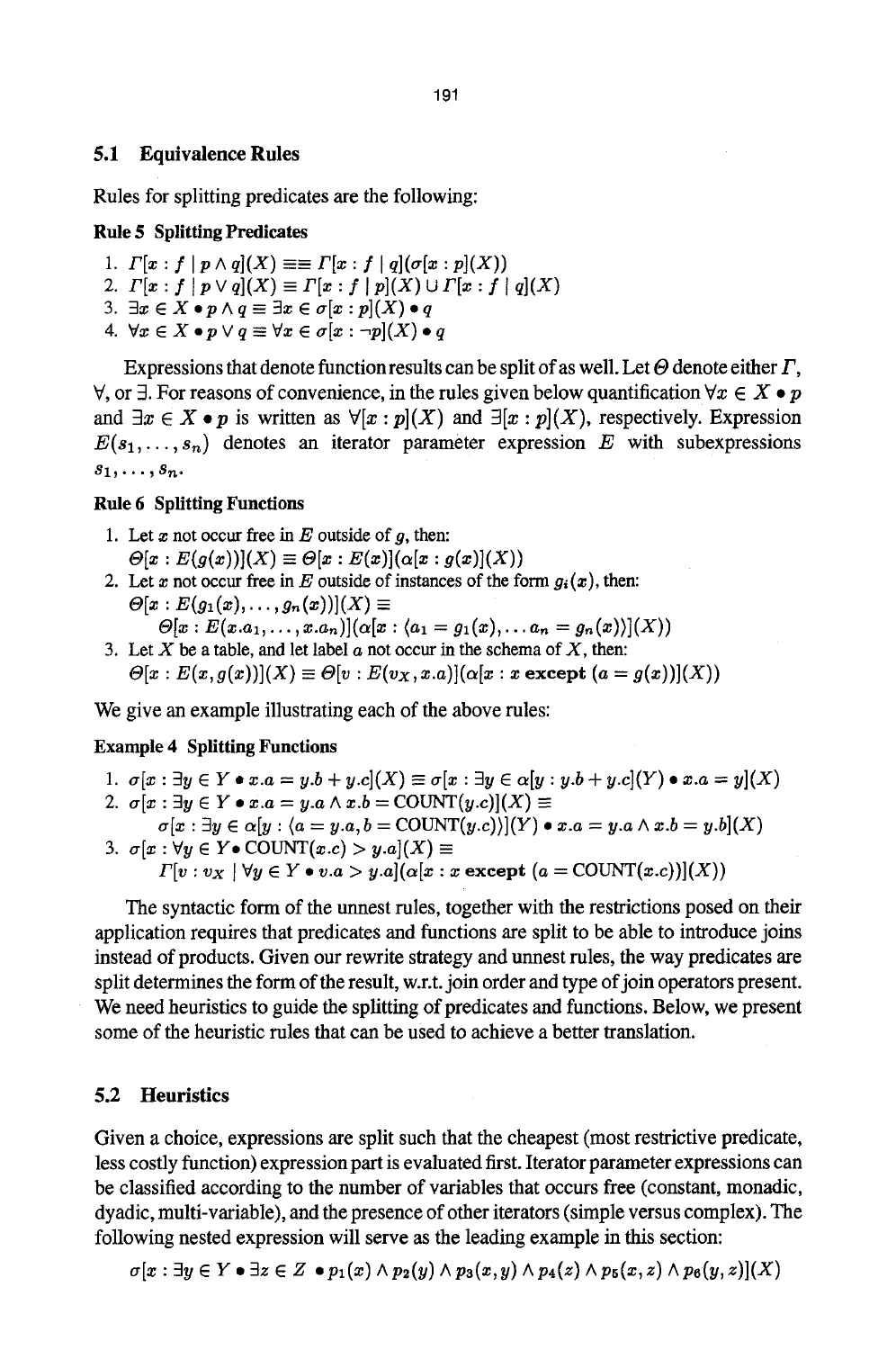We remark that we have chosen the above example just for illustration purposes—it looks relational, but the same nesting pattern can be achieved with collects instead of quantifiers. Assume that X, Y, and Z are base tables and that all predicates  $p_i$  are atomic.

We note that the selection predicate is in PNF, and that the matrix of the PNF expressions contains conjuncts that do not depend on one or both quantifier variables. The predicate therefore is rewritten into MNF, as proposed in [2]:

$$
\sigma[x:p_1(x) \land \exists y \in Y \bullet p_2(y) \land p_3(x,y) \land \exists z \in Z \bullet p_4(z) \land p_5(x,z) \land p_6(y,z)](X)
$$

A comparable transformation that concerns a map operator is the following:

$$
\alpha[x:\alpha[y:x.b+y.b](Y)](X) \equiv \alpha[x:\alpha[y:x+y.b](Y)](\alpha[x:x.b](X))
$$
 (Rule 6(1))

The subexpression  $x.b$  does not depend on the inner map variable  $y$ , so it can be evaluated outside of the scope of  $y$ . The above transformation corresponds to the idea of pushing through a projection. Even if attribute names occur at different nesting levels, projections can be pushed through:

$$
\alpha[x : \langle a = x.a, c = \alpha[y : x.b + y.b](Y) \rangle](X) \equiv
$$
  
 
$$
\alpha[v : \langle a = v.a, c = \alpha[y : v.b + y.b](Y) \rangle](\alpha[x : \langle a = x.a, b = x.b \rangle](X))
$$
 (Rule 6(2))

We see that in a complex object model, as in the relational model, it is only necessary to preserve those attributes that are needed in subsequent computations. Subexpressions of parameter expressions that are constant w.r.t, the corresponding iterator variable, i.e. subexpressions in which the iterator variable does not occur free are called *local constants.* We have a first heuristic transformation rule:

Heuristic Rule 1 Local constants are removed from iterator parameter expressions as much as possible.

To remove independent subformulas from predicates we use the descoping rules (possibly others are needed too, see[2]):

**Rule 7** Descoping Let  $x \notin FV(p)$ , then:

- *1.*  $\exists x \in X \bullet p \land q(x, y) \equiv p \land \exists x \in X \bullet q(x, y)$
- 2.  $\exists x \in X \bullet p \vee q(x,y) \equiv p \vee \exists x \in X \bullet q(x,y)^{1}$

To obtain independent subformulas, the technique of quantifier exchange may be of help. For functions, we use the rules for splitting of functions as given in Rule 6. Note that w.r.t, quantifier scopes, independent subformulas can be removed completely. W.r.t. functions, this is not possible—in the above map transformation, the inner map still contains the local constant  $x$ .

Second, another type of constant expression is one in which no variables from higher levels occur free; this type of expression is called an *global constant.* Global constants are evaluated independently, which becomes possible by naming them by means of a local definition facility:

if  $X = \emptyset$  then *false* else  $p \vee \exists x \in X \bullet q(x, y)$ 

For reasons of simplicity, we assume quantifier ranges are never empty.

<sup>&</sup>lt;sup>1</sup> Because variables are range-restricted, we have to take into account the possibility of empty ranges. The correct transformation is: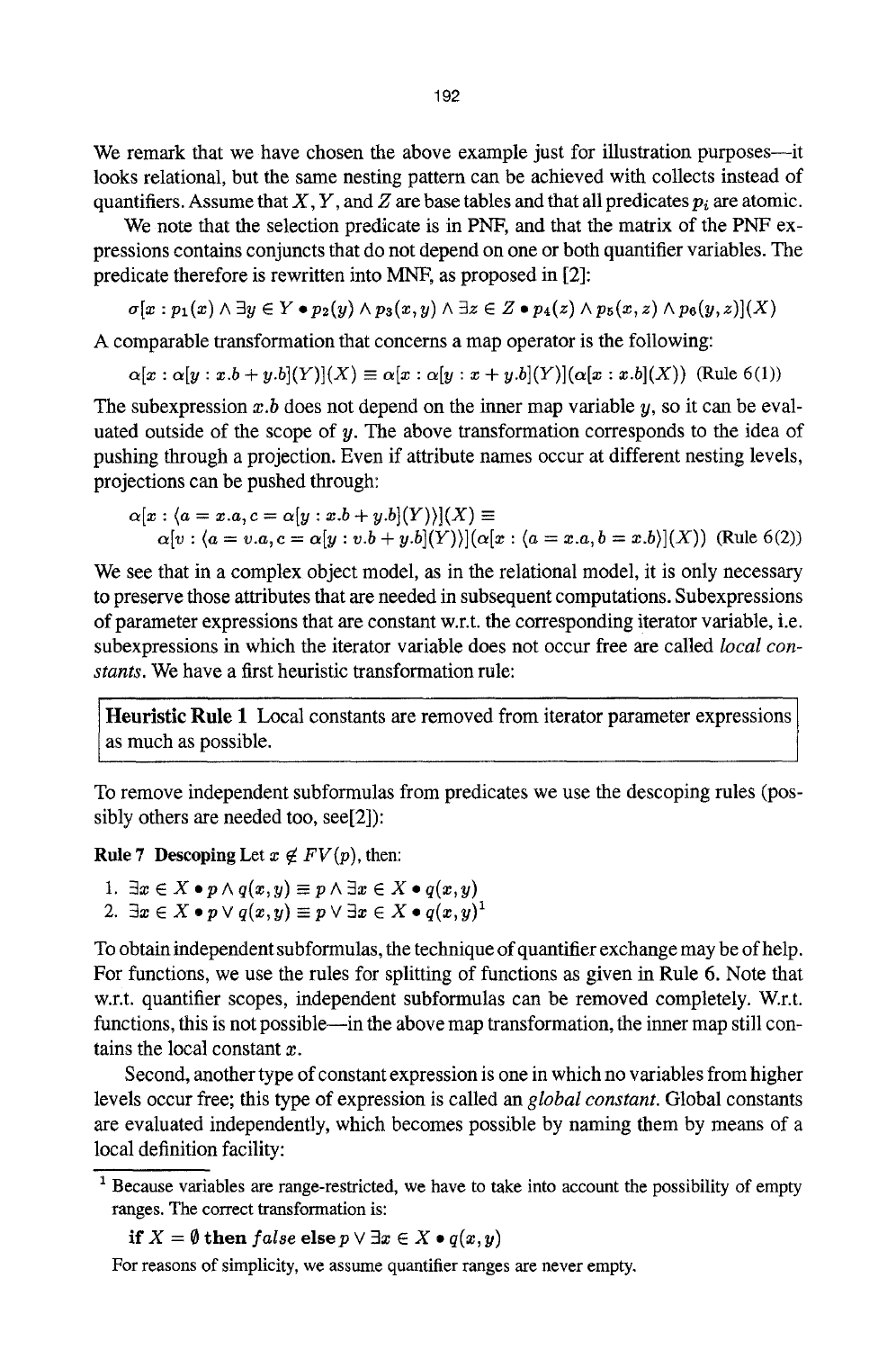$$
\sigma[x : \exists y \in \sigma[y : p(y)](Y) \bullet q(x, y)](X) \equiv
$$
  

$$
\sigma[x : \exists y \in Y' \bullet q(x, y)](X) \text{ with } Y' = \sigma[y : p(y)](Y)
$$

Heuristic Rule 2 Global constants are named with a local definition facility.

We return to our leading example. We notice two monadic conjuncts at the top level, i.e.  $p_1(x)$  and the quantifier expression itself, and also two at a nested level, namely  $p_2(y)$ , and  $p_4(z)$ . Monadic expressions often can be pushed through to the corresponding iterator operand, thereby possibly creating global constants that can be evaluated independently:

 $\sigma[x : \exists y \in \sigma[y : p_2(y)](Y) \bullet p_3(x, y) \wedge$  $\exists z \in \sigma[z : p_4(z)](Z) \bullet p_5(x, z) \land p_6(y, z)](\sigma[x : p_1(x)](X))$  (Rule 5)

Heuristic Rule 3 Monadic expressions are evaluated first, if possible.

An example of Heuristic Rule 3 that concerns the map operator is the following:

 $\alpha[x : \alpha[y : x.b + y.b](Y)](X) \equiv \alpha[x : \alpha[y : x.b + y](\alpha[y : y.b](Y))](X)$  (Rule 6(1))

Again, the above example deals with pushing through a projection. Notice however, that also very complex functions can be pushed through.

As mentioned, both  $p_1$  as well as the top-level quantifier expression are monadic predicates; we made the assumption that predicate  $p_1$  is atomic. Given a choice, it seems advantageous to evaluate expressions that do not contain iteration before the ones that do, i.e. to evaluate expressions in order of their respective nesting level. Whenever the nesting level is the same, we may choose an arbitrary evaluation order, or invent some other heuristic rule.

I Heuristic Rule 4 Expressions are evaluated in order of nesting level.

So far so good. We have discussed constant and monadic expressions, and now we have to decide what to do with dyadic and multi-variable parameter expressions. Joins are binary operators, so dyadic expressions are candidates for join predicates and functions. In our example expression, we notice dyadic conjuncts  $p_3$ ,  $p_5$ , and  $p_6$  that mutually link the base tables that occur in the query. It is tried to split multi-variable predicates and functions as needed, i.e., as prescribed by the unnesting strategy. Whenever we investigate the possibility of joining two tables  $A$  and  $B$ , we search for maximal closed expressions of the proper format that refer to attributes of A and B.

Heuristic Rule 5 Predicates and functions are split as prescribed by the unnesting strategy.

In the relational model, predicates involve atomic attribute comparisons only, and multivariable selection predicates and also quantifier scopes can be split easily. In a complex object model, we may have arbitrary functions as well as predicates, and splitting of multi-variable expressions is not always possible (consider for example the expression  $\sigma[z: x.a \cup z.a = y.a](Z)$ ).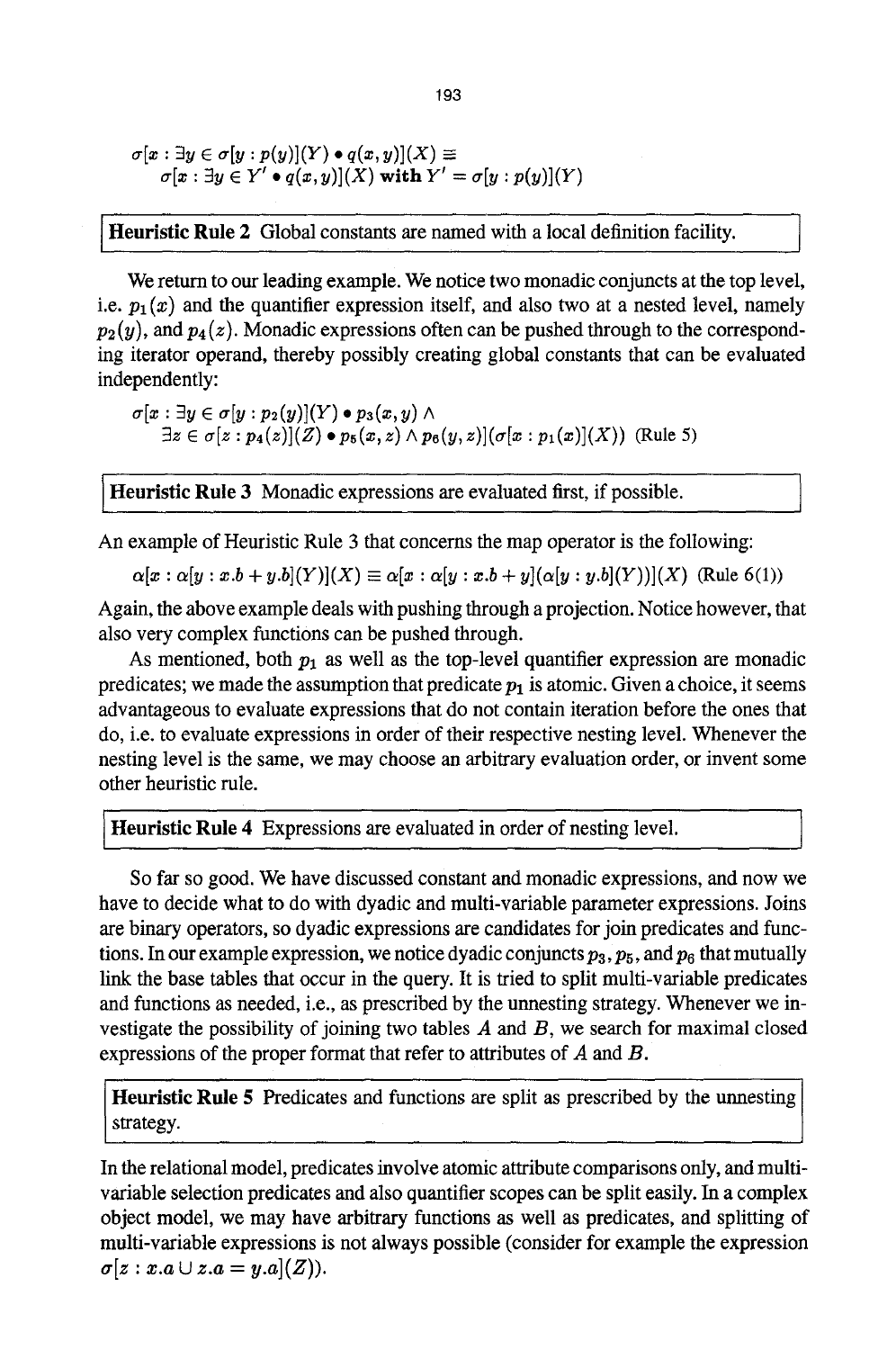Nested collects can be removed independent from the nesting level, but quantification can be removed only by joining adjacent operands, i.e., in which the one operand occurs nested immediately within the other (or within a conjunction of predicates). Because we prefer flat joins above nestjoins, before starting the top-down unnesting procedure, we first try to introduce (nested) flat joins between base table expressions as much as possible. It is required that the nested join expressions are closed, to be able to move them to the top level. Given the example query:

 $\alpha[x : \sigma[y : p(x,y) \land \exists z \in Z \bullet q(x,z) \land r(y,z)](Y)](X)$ 

we note an existential quantifier nested within a selection. Therefore, we split the multivariable quantifier scope as needed, and first introduce a nested join between  $Y$  and  $Z$ :

#### **Rewriting Example 2**

 $\alpha[x : \sigma[y : p(x, y) \land \exists z \in Z \bullet q(x, z) \land r(y, z)](Y)](X)$  $\equiv \alpha[x : \sigma[y : p(x, y) \land \exists z \in \sigma[z : r(y, z)](Z) \bullet q(x, z)](Y)](X)$  (Rule 5(3))  $\equiv \alpha[x : \sigma[v : p(x, v_Y) \wedge q(x, v_Z)](Y \underset{y, z : r(y, z)}{\bowtie} Z)](X)$  (Rule 2(2))

Heuristic Rule 6 Before starting the top-down unnesting procedure, we introduce closed fiat join expressions at nested levels, if possible.

We now summarize the foregoing:

- Whenever possible, global constants are named, local constants are removed, and monadic subexpressions are pushed through, in order of nesting level. In addition, predicates and functions are pushed through to joins and join operands, whenever possible.
- We unnest, top down. We first join tables, then tables and set-valued attributes, and finally set-valued attributes. However, to handle nested quantification properly, we first try to introduce closed flat (nested) join operations. To enable the introduction of real joins instead of Cartesian products, parameter expressions are split as needed.

The above rewrite strategy is a starting point, i.e., in many cases it may be better to modify the strategy in one way or another.

### **5.3 Discussion**

Traditionally, determination of the join order is done cost-based. We stress that in a complex object model with set-valued attributes that supports an algebra that contains a rich variety of (join) operators such a cost-based optimization may be hard to do. First, the proper algebraic equivalence rules have to he found. Second, the process of algebraic rewriting is difficult to control. By means of heuristic translation rules we try to achieve an algebraic expression that has performance that is not too bad right from the start.

The search space for an optimal join order is restricted. First, links between tables may be missing--we do not want to introduce Cartesian products. Second, iterator operands may be tables, as well as set-valued attributes, which cannot be moved to the top level. Whenever an iteration with an attribute operand is cast between iterators with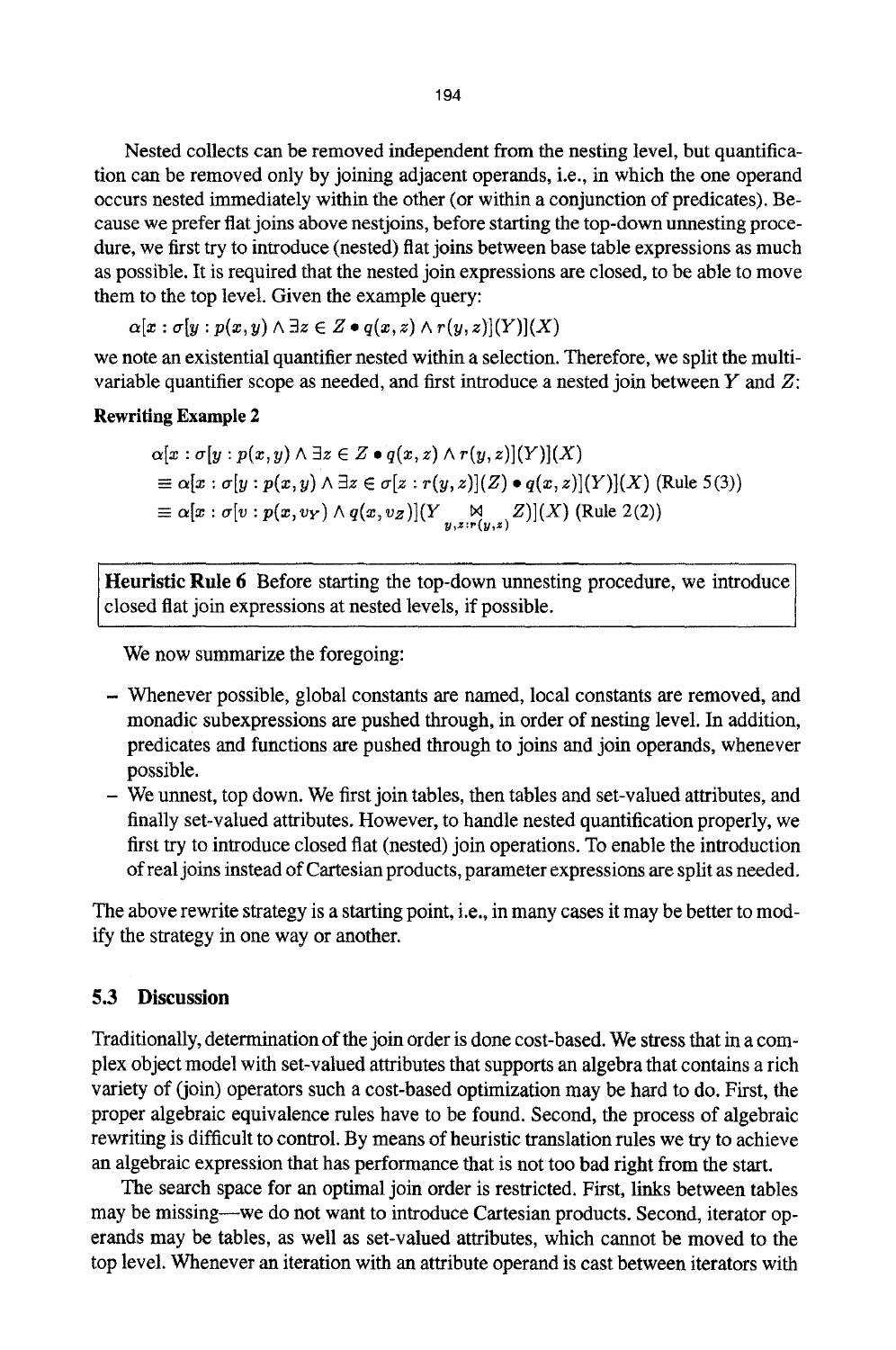table operands, the result may contain nested joins. Also, the links between tables may be of a different nature, i.e., predicate and/or function, and the creation of predicate links between operands may be preferable to the establishment of function links. It is not clear what constitutes an optimal join order, from the viewpoint of logical optimization, i.e. not taking into consideration physical database characteristics. Generally speaking, it seems reasonable to assume that:

- Set operators are better than iterator expressions.
- Partial joins (semi- and antijoin) are better than regular joins, which in turn are better than Cartesian products. A flat join is better than a nestjoin. $<sup>2</sup>$  Also, predicate links</sup> are better than function links, and atomic links are better than complex ones.
- Top-level operations are better than nested ones.
- Table operations are better than operations on set-valued attributes.

But is a nested semijoin better or worse than a top-level join? We remark that it is not always easy to judge expressions on relative performance without the use of a more or less detailed cost model. For example, returning to our example, assume that operand Y is not a base table, but the set-valued attribute  $c$  of table  $X$ . We simplify our example:

$$
\sigma[x:\exists y\in x. c\bullet p_3(x,y)\land\exists z\in Z\bullet p_5(x,z)\land p_6(y,z)](X)
$$

The expression contains predicates that mutually link all three iterator operands. Existential quantifiers may be exchanged to move the attribute iterator inside, but this is not a generally valid strategy. We may choose to join  $X$  with  $Z$  at the top level, and then to execute a nested quantification:

$$
\sigma[v:\exists y\in x.c\bullet p_3(v_X,y)\land p_6(y,v_Z)](X\underset{x,z:p_5(x,z)}{\bowtie}Z)
$$

Also, it is possible to join table  $Z$  with attribute  $c$  at a nested level:

$$
\sigma[x:\exists v\in(x.c\underset{y,z:p_6(y,z)}{\bowtie}Z)\bullet p_3(x,v_Y)\wedge p_5(x,v_Z)](X)
$$

The former is likely to be better than the second, because in the second tuples of  $Z$  are replicated for each matching tuple in attribute  $c$ , for each (set) value  $c$ . However, the performance of both expressions depends on join methods used, join selectivities, the respective cardinalities of join operands, etc.

# **6 Related Work**

The work presented here follows that done on the translation and optimization of relational SQL. Basically, there are two ways of optimizing SQL: (1) the rewriting of SQL expressions themselves [13], and (2) translation of SQL into relational algebra [4], followed by algebraic rewriting. The underlying idea is that nested-loop expressions should be transformed into set expressions that do not contain nested operators. The important difference with the work presented here is that (1) we have to deal with nesting in the SELECT-clause, which is not allowed in relational SQL, and (2) the presence of setvalued attributes, which is non-relational as well. SQL languages proposed for complex

<sup>&</sup>lt;sup>2</sup> This is questionable: a nestjoin does not suffer from data replication, but is not commutative like the regular join.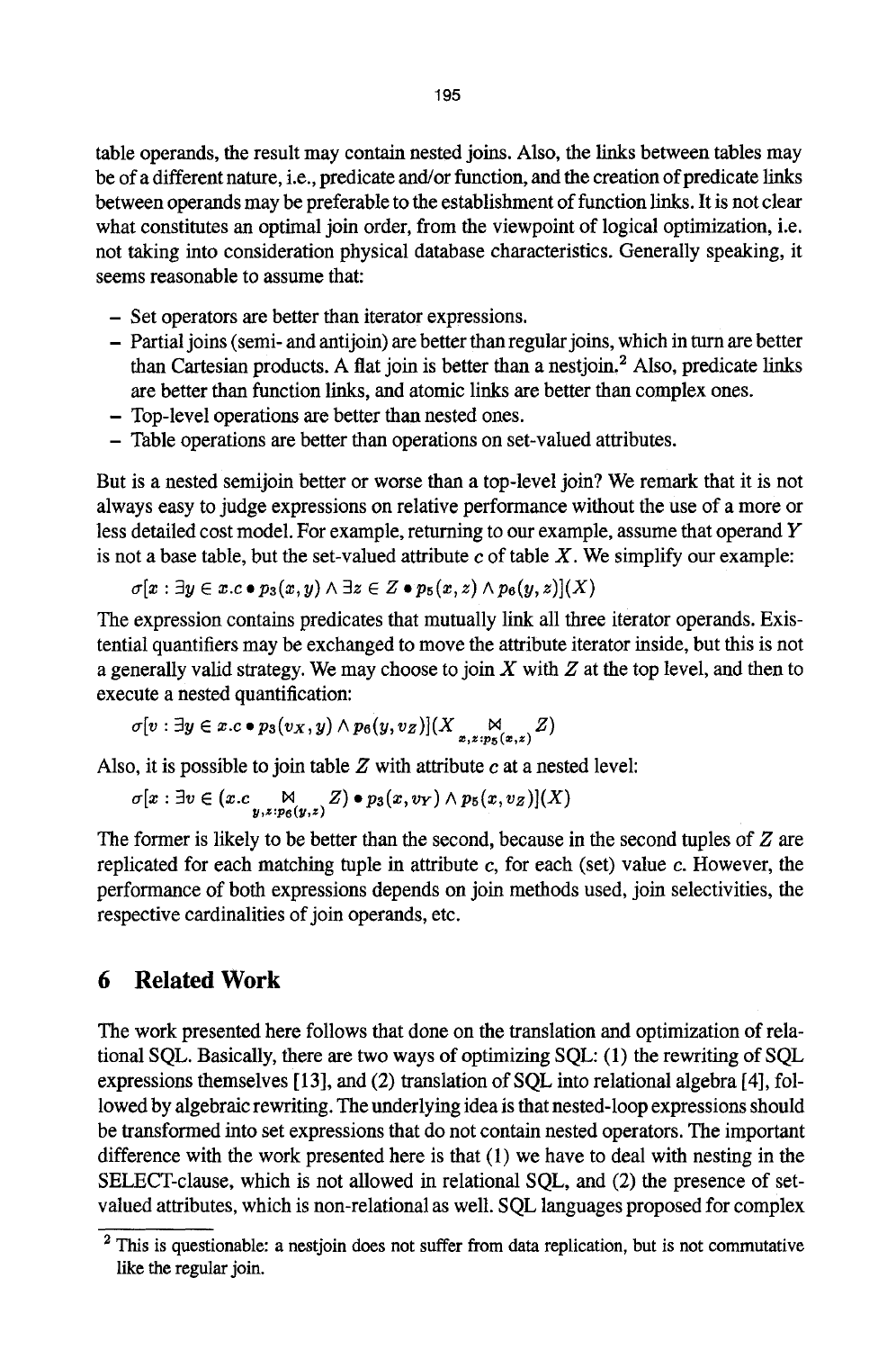object models usually are orthogonal languages; the problem of choosing an algebra for, and of translation into the algebra of such a language is much more complicated.

The work presented in [5] and [6] has much in common with ours. In [6] a binary grouping operator is defined that differs slightly from the nestjoin in the sense that the join function is applied to the *set* of matching right-hand operand tuples, not to the elements themselves. This has as a consequence that nested expressions with so-called projection dependency, which involve a free variable occurring in a SELECT-clause, cannot be unnested. Generally speaking, the algebraic operators and the (algebraic) equivalence rules of [6] are similar to ours. However, in this paper, we consider queries with arbitrary nesting levels, incorporating nested iterators with set-valued attribute operands.

In  $[17]$ , we showed that in complex object models, the regular, i.e. flat relational join operator does not suffice for the unnesting of nested queries. To solve this problem, we introduced the nestjoin. In [18], we presented a general strategy for unnesting. We proposed to use relational (join) operators whenever possible, and to use the nestjoin otherwise. In this paper, the general strategy outlined in [18] is made mode concrete. Starting from a basic set of transformation rules, we have discussed what can be done to achieve efficient algebraic expressions. We use heuristic rules to determine an initial join order, and to push through predicates and functions.

# **7 Conclusions and Future Research**

In this paper, we have presented a heuristics-based, extensible algorithm for the translation of nested OSQL queries into efficient join expressions. Queries that involve nested quantifier expressions are translated using relational algebra operators. For the translation of nested queries that cannot be translated into fiat join queries, the nestjoin operator is used, which is a combination of join and grouping. During translation, predicates and functions are pushed through as far as possible. We have presented a general framework that can easily be extended.

The main problem in the translation of nested OSQL queries is to find a good unnesting strategy. We have proposed a top-down unnesting strategy that minimizes the nesting level in nestjoin expressions. Our goal is to rewrite nested expressions into algebraic expressions such that expensive operators (e.g. Cartesian products), nested base table occurrences, and nested joins are avoided as much as possible.

How to achieve the above goal in the best possible way is topic of further research. A (heuristic) cost model may be needed to guide the transformation of nested queries; such a cost model is much more complex than the heuristic model used in logical optimization in the relational context, that merely prescribes to push through selections and projections. Other topics of future research for example are how to deal with nested set (comparison) operators, how to implement nested joins, and how to deal with more complex join predicates.

# **References**

1. Balsters, H., R.A. de By, and R. Zicari, "Typed Sets as a Basis for Object-Oriented Database Schemas," *Proceedings ECOOP,* Kaiserslautern, 1993.